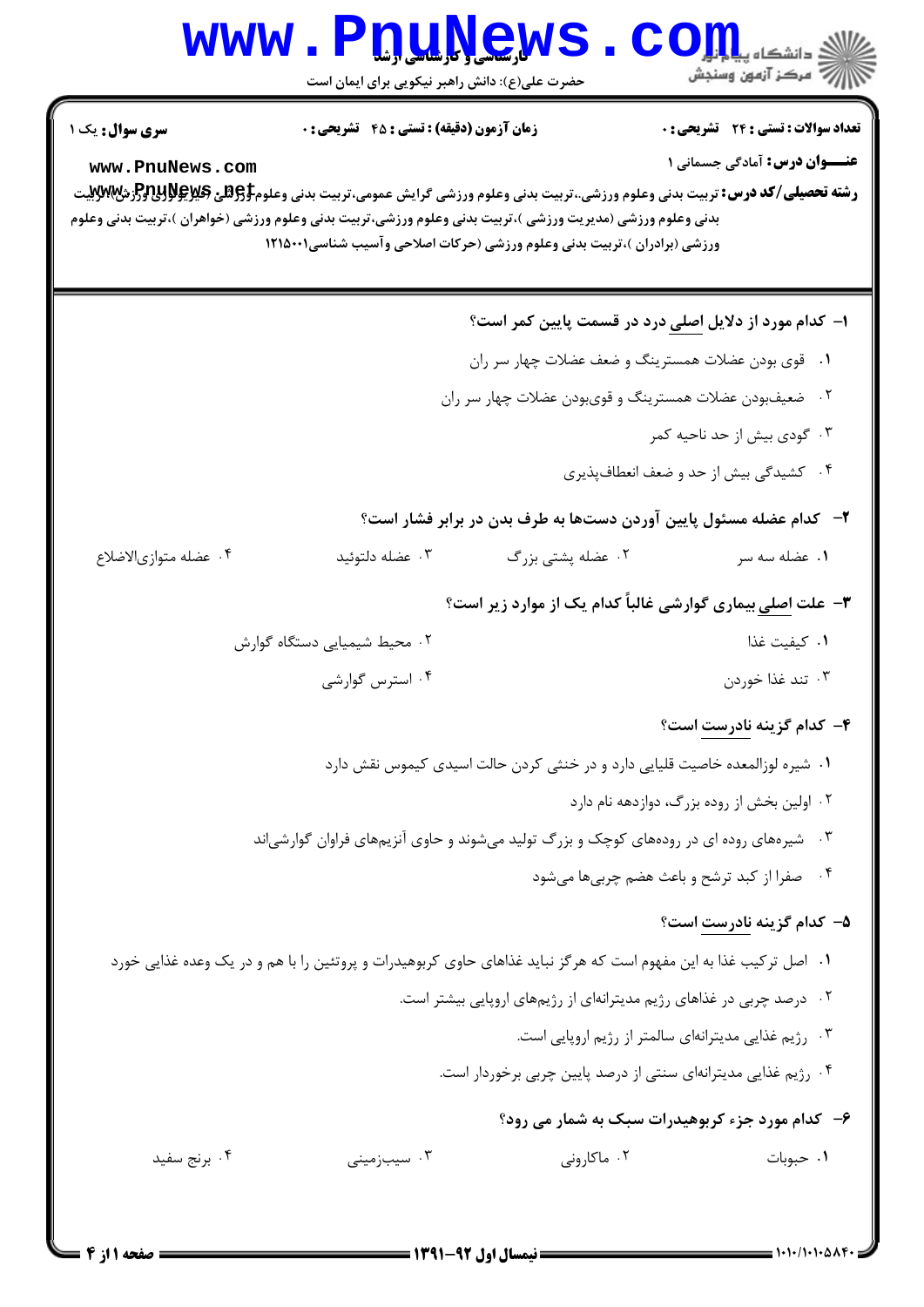|                                                                                                                                                                                                                                                                                                                                                                                                                                                                                                                                | <b>WWW.PDUAGWS</b><br>حضرت علی(ع): دانش راهبر نیکویی برای ایمان است                       |                                                                            | .<br>3. دانشگاه پی <mark>اب</mark> ا<br>رآ مرکز آزمون وسنجش |  |  |
|--------------------------------------------------------------------------------------------------------------------------------------------------------------------------------------------------------------------------------------------------------------------------------------------------------------------------------------------------------------------------------------------------------------------------------------------------------------------------------------------------------------------------------|-------------------------------------------------------------------------------------------|----------------------------------------------------------------------------|-------------------------------------------------------------|--|--|
| <b>زمان آزمون (دقیقه) : تستی : 45 تشریحی : 0</b><br><b>تعداد سوالات : تستی : 24 ۔ تشریحی : 0</b><br><b>سری سوال : ۱ یک</b><br><b>عنـــوان درس:</b> آمادگی جسمانی ۱<br>www.PnuNews.com<br><b>رشته تحصیلی/کد درس:</b> تربیت بدنی وعلوم ورزشی.،تربیت بدنی وعلوم ورزشی گرایش عمومی،تربیت بدنی وعلوم\$ <del>PU3</del> لاق&و\$PU3لرش&WWتيت<br>بدنی وعلوم ورزشی (مدیریت ورزشی )،تربیت بدنی وعلوم ورزشی،تربیت بدنی وعلوم ورزشی (خواهران )،تربیت بدنی وعلوم<br>ورزشی (برادران )،تربیت بدنی وعلوم ورزشی (حرکات اصلاحی وآسیب شناسی1۲۱۵۰۰۱ |                                                                                           |                                                                            |                                                             |  |  |
|                                                                                                                                                                                                                                                                                                                                                                                                                                                                                                                                |                                                                                           | ۷- افزایش انسولین در بدن چه تأثیری بر روی چربی دارد؟                       |                                                             |  |  |
|                                                                                                                                                                                                                                                                                                                                                                                                                                                                                                                                | ۰۲ افزایش استفاده از چربی                                                                 | ۰۱ باعث هضم بهتر چربی میشود                                                |                                                             |  |  |
|                                                                                                                                                                                                                                                                                                                                                                                                                                                                                                                                | ۰۴ تأثیر بر چربی بدن ندارد                                                                | ۰۳ کاهش استفاده از چربی                                                    |                                                             |  |  |
|                                                                                                                                                                                                                                                                                                                                                                                                                                                                                                                                | ۸– آین ماده در انتقال مواد مغذی در بدن کاربرد دارد و اغلب سبزیجات منبع آن به شمار می رود؟ |                                                                            |                                                             |  |  |
| ۰۴ منيزيم                                                                                                                                                                                                                                                                                                                                                                                                                                                                                                                      | ۰۳ کلريد                                                                                  | ۰۲ فسفر                                                                    | ٠١. كلسيم                                                   |  |  |
|                                                                                                                                                                                                                                                                                                                                                                                                                                                                                                                                |                                                                                           | ۹- این ماده در تنظیم آب بدن و عملکرد اعصاب نقش دارد؟                       |                                                             |  |  |
| ۰۴ روی                                                                                                                                                                                                                                                                                                                                                                                                                                                                                                                         | ۰۳ سدیم                                                                                   | ۰۲ پتاسیم                                                                  | ۰۱ کروم                                                     |  |  |
| <b>۱۰</b> - برای حفظ بافت همبند سالم، کمک به عملکرد سیستم ایمنی و … وجود این ویتامین در بدن ضروری است؟                                                                                                                                                                                                                                                                                                                                                                                                                         |                                                                                           |                                                                            |                                                             |  |  |
| ۰۴ ویتامین D                                                                                                                                                                                                                                                                                                                                                                                                                                                                                                                   | $^{\circ}$ 9 . ويتامين $^{\circ}$                                                         | ۰۲ ویتامین A                                                               | ۰۱ ویتامین C                                                |  |  |
|                                                                                                                                                                                                                                                                                                                                                                                                                                                                                                                                |                                                                                           |                                                                            | 11- کدام یک از غذاهای قلیایی زیر کم قند است؟                |  |  |
| ۰۴ موز                                                                                                                                                                                                                                                                                                                                                                                                                                                                                                                         | ۰۳ عسل                                                                                    | ۰۲ ماکارونی                                                                | ٠١ لوبيا                                                    |  |  |
|                                                                                                                                                                                                                                                                                                                                                                                                                                                                                                                                |                                                                                           |                                                                            | 1۲– کدام گزینه نادرست است؟                                  |  |  |
|                                                                                                                                                                                                                                                                                                                                                                                                                                                                                                                                |                                                                                           | ۰۱ وقتی عضلهای بیش از حد کشیده شود، مفاصل خطر آسیبپذیری بیشتری پیدا میکنند |                                                             |  |  |
|                                                                                                                                                                                                                                                                                                                                                                                                                                                                                                                                | ٠٢ تمرين سبب ميشود عضلات به حالت انقباض درآيند و در نتيجه انعطاف آنها افزايش مييابد       |                                                                            |                                                             |  |  |
| ۰۳ انجام حرکات انعطافپذیری قبل از تمرین مهم است ولی ضروری نیست                                                                                                                                                                                                                                                                                                                                                                                                                                                                 |                                                                                           |                                                                            |                                                             |  |  |
| ۰۴ نشستن به مدت زیاد سبب انقباض همسترینگ میشود                                                                                                                                                                                                                                                                                                                                                                                                                                                                                 |                                                                                           |                                                                            |                                                             |  |  |
| ۱۳- کدام یک از موارد زیر از تنش عضلانی در سینه و قسمت بالای پشت جلوگیری میکند؟                                                                                                                                                                                                                                                                                                                                                                                                                                                 |                                                                                           |                                                                            |                                                             |  |  |
| ۰۲ نرمش و تمرینات کششی منظم در نواحی پشت گردن                                                                                                                                                                                                                                                                                                                                                                                                                                                                                  |                                                                                           |                                                                            | ٠١ كشش عضلات پشت گردن و كمربند شانه                         |  |  |
|                                                                                                                                                                                                                                                                                                                                                                                                                                                                                                                                | ۰۴ عضلات دو سر و سه سر قوی و انعطافپذیر                                                   |                                                                            | ۰۳ داشتن عضلات دلتوئيد قوى و انعطافپذير                     |  |  |
| ۱۴- پایه و اساس هر برنامه آمادگی جسمانی چیست؟                                                                                                                                                                                                                                                                                                                                                                                                                                                                                  |                                                                                           |                                                                            |                                                             |  |  |
|                                                                                                                                                                                                                                                                                                                                                                                                                                                                                                                                | ۰۲ تمرین هوازی                                                                            |                                                                            | ۰۱ تمرین بیهوازی                                            |  |  |
|                                                                                                                                                                                                                                                                                                                                                                                                                                                                                                                                | ۰۴ نرمش و تمرینات کششی                                                                    |                                                                            | ۰۳ انعطافپذیری                                              |  |  |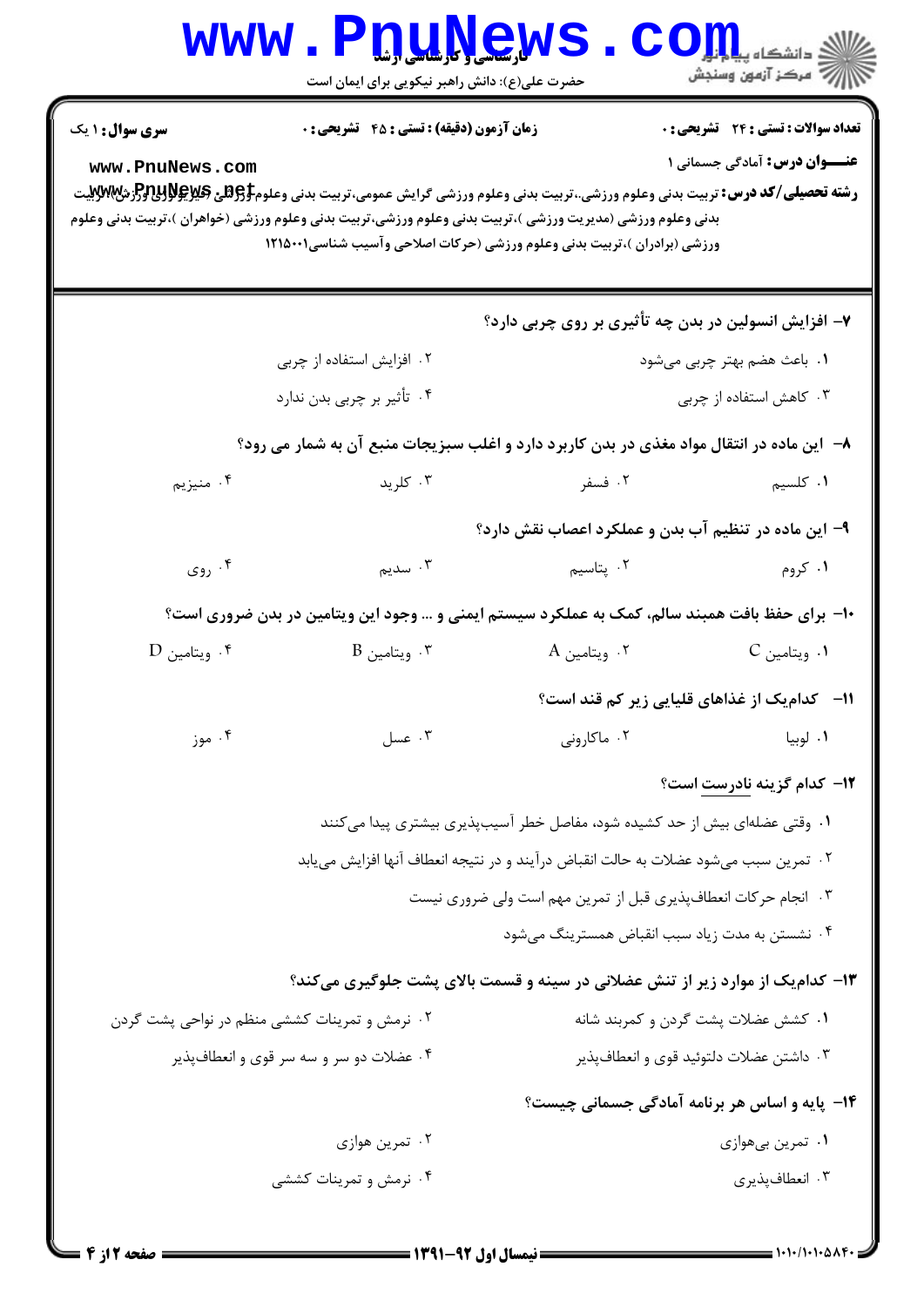|                                                                                          | <b>www.Pnunews</b><br>حضرت علی(ع): دانش راهبر نیکویی برای ایمان است                                                                                                                                                                        |                                   | الا دانشگاه پیاه برای استفاده با این دانشگاه<br>این مرکز آزمون وسنجش                                                                                                                                                       |  |  |
|------------------------------------------------------------------------------------------|--------------------------------------------------------------------------------------------------------------------------------------------------------------------------------------------------------------------------------------------|-----------------------------------|----------------------------------------------------------------------------------------------------------------------------------------------------------------------------------------------------------------------------|--|--|
| <b>سری سوال : ۱ یک</b><br>www.PnuNews.com                                                | <b>زمان آزمون (دقیقه) : تستی : 45 تشریحی : 0</b><br>بدنی وعلوم ورزشی (مدیریت ورزشی )،تربیت بدنی وعلوم ورزشی،تربیت بدنی وعلوم ورزشی (خواهران )،تربیت بدنی وعلوم<br>ورزشی (برادران )،تربیت بدنی وعلوم ورزشی (حرکات اصلاحی وآسیب شناسی۱۲۱۵۰۰۱ |                                   | تعداد سوالات : تستي : 24 - تشريحي : 0<br><b>عنـــوان درس:</b> آمادگی جسمانی ۱<br><b>رشته تحصیلی/کد درس:</b> تربیت بدنی وعلوم ورزشی.،تربیت بدنی وعلوم ورزشی گرایش عمومی،تربیت بدنی وعلوم\$ <del>PU3 و PU3Sر</del> زش&yyxبیت |  |  |
|                                                                                          |                                                                                                                                                                                                                                            |                                   | ۱۵– برای این که قلب و ششها با کارایی بهتری کار کنند و در حین تمرین چربی هم بسوزد، فشار تمرین چقدر باید باشد؟                                                                                                               |  |  |
|                                                                                          | ۰۰ ۸ الی ۷۰ درصد حداکثر ضربان قلب                                                                                                                                                                                                          |                                   | ۰۱ ۷۵ الی ۹۰ درصد حداکثر ضربان قلب                                                                                                                                                                                         |  |  |
| ۰۴ ـ ۶۵ الى ۸۵ درصد حداكثر ضربان قلب                                                     |                                                                                                                                                                                                                                            | ۰۳ ج الی ۷۵ درصد حداکثر ضربان قلب |                                                                                                                                                                                                                            |  |  |
|                                                                                          |                                                                                                                                                                                                                                            |                                   | <b>۱۶</b> کدام گزینه <u>نادرست</u> است؟                                                                                                                                                                                    |  |  |
| ۰۱ تمرین با سرعت ثابت ظرفیت شش۵ا و استقامت موضعی عضله را بالا میبرد                      |                                                                                                                                                                                                                                            |                                   |                                                                                                                                                                                                                            |  |  |
| ۰۲ تمرین با سرعت ثابت برای تقویت پایه سطح آمادگی جسمانی، یک تمرین حیاتی است              |                                                                                                                                                                                                                                            |                                   |                                                                                                                                                                                                                            |  |  |
|                                                                                          | ۰۳ سرعت متابولیسم پایه در تمرینات اینتروال به نسبت تمرین با سرعت ثابت بالا است                                                                                                                                                             |                                   |                                                                                                                                                                                                                            |  |  |
|                                                                                          |                                                                                                                                                                                                                                            |                                   | ۰۴ روش تمرین با سرعت ثابت برای سوزاندن چربی به مراتب مؤثرتر از تمرین اینتروال است                                                                                                                                          |  |  |
|                                                                                          |                                                                                                                                                                                                                                            |                                   | ۱۷– کار اصلی پیادهروی سریع بر عهده کدامیک از عضلات زیر است؟                                                                                                                                                                |  |  |
| ۰۴ عضلات شکمی                                                                            | ۰۳ عضلات ران                                                                                                                                                                                                                               | ۰۲ عضلات سريني                    | ۰۱ عضلات همسترينگ                                                                                                                                                                                                          |  |  |
|                                                                                          |                                                                                                                                                                                                                                            |                                   | <b>۱۸</b> - هنگام دویدن در سرپایینی، دستها را کنار و کمی کشیده نگه میدارند، این کار باعث میشود:                                                                                                                            |  |  |
| ۰۲ از بالا و پایین افتادن شانه جلوگیری شود.                                              |                                                                                                                                                                                                                                            |                                   | ۰۱ تعادل بدن در هنگام دویدن حفظ شود.                                                                                                                                                                                       |  |  |
| ۰۴ سرعت دويدن افزايش يابد.                                                               |                                                                                                                                                                                                                                            |                                   | ۰۳ تنش گردن کم شود.                                                                                                                                                                                                        |  |  |
|                                                                                          |                                                                                                                                                                                                                                            |                                   | ۱۹– استفاده بیش از حد از دستگاه گامزن هوازی احتمال آسیب کدامیک از عضلات زیر را در بردارد؟                                                                                                                                  |  |  |
| ۰۴ عضله سريني                                                                            | ۰۳ عضله همسترینگ                                                                                                                                                                                                                           | ۰۲ عضله دوقلو                     | ۰۱ عضله چهار سر ران                                                                                                                                                                                                        |  |  |
| ۴۰– کدام یک از دستگاههای زیر برای تقویت عضلات پاها و کمر از بقیه بهتر است؟               |                                                                                                                                                                                                                                            |                                   |                                                                                                                                                                                                                            |  |  |
|                                                                                          | ۰۲ دستگاه اسکی هوازی                                                                                                                                                                                                                       |                                   | ٠١ دستگاه گام زن هوازي                                                                                                                                                                                                     |  |  |
|                                                                                          | ۰۴ دستگاه ار کومتر دستی                                                                                                                                                                                                                    |                                   | ۰۳ دستگاه هوازی چند منظوره                                                                                                                                                                                                 |  |  |
|                                                                                          |                                                                                                                                                                                                                                            |                                   | <b>31- كدام گزينه نادرست است</b> ؟                                                                                                                                                                                         |  |  |
| ٠١. با انجام تمرينات مقاومتي، تارهاي تند انقباض به فعاليت در مي آيند                     |                                                                                                                                                                                                                                            |                                   |                                                                                                                                                                                                                            |  |  |
| ۰۲ تارهای کند انقباض اکثراً در فعالیتهای هوازی به کار میروند                             |                                                                                                                                                                                                                                            |                                   |                                                                                                                                                                                                                            |  |  |
| ۰۳ تارهای عضلانی تند انقباض به انرژی بیشتری نیاز دارند و ظاهر عضله را بزرگتر نشان میدهند |                                                                                                                                                                                                                                            |                                   |                                                                                                                                                                                                                            |  |  |
|                                                                                          |                                                                                                                                                                                                                                            |                                   | ۰۴ تارهای عضلانی تند انقباض، کوچک و دارای کارایی بالایی هستند                                                                                                                                                              |  |  |
| <b>صفحه ۱۳ از ۴ ـــ</b>                                                                  |                                                                                                                                                                                                                                            | = نیمسال اول 92-1391              | = 1・1・/1・1・△ハ۴・                                                                                                                                                                                                            |  |  |